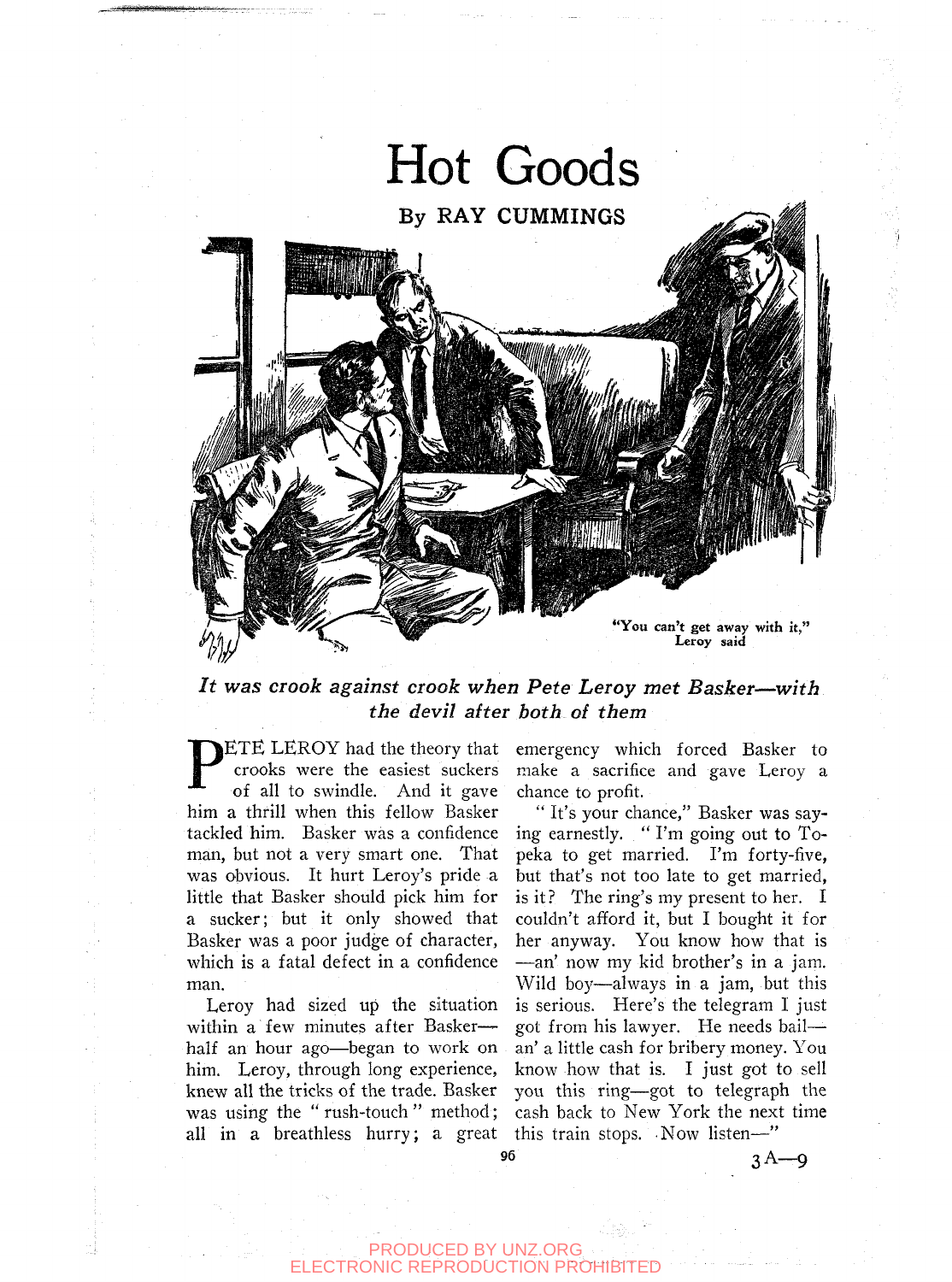They were sitting in Leroy's compartment of a fast transcontinental train, heading west oyer the plains of Kansas. It was about ten o'clock at night. Leroy shared the compartment with George Snell, his partner. They were traveling to Topeka on a special job—a little blackmail afifair which had been pending a long time. Snell was in the club car now. Basker, who had boarded the train in the early evening, didn't know of Snell's existence. And Snell was waiting now in the club car for the signal to get into action.

Æ.

Leroy said, "Well, I don't like to buy things from people I don't know." He sat back and looked reluctant but open to argument. He was a young fellow who by his aspect could have been a traveling salesman of the prosperous type. He added:

" You've got cash. You said so. How much do you need? How much have you got?" He smiled. "I don't want to drive too hard a bargain with a man in trouble. In fact, I don't think I'll go into this thing at all."

"You must," Basker urged. "You can't let me down. I want you to drive a bargain—that's all right, it's your chance. My kid brother's in jail. You know how that is—"

I T was obvious that Basker was<br>lured in the beginning by Leroy's<br>bankroll Leroy had bought ginger T was obvious that Basker was bankroll. Leroy had bought ginger ale and cigarettes from the porter a while ago, and flashed the roll. That roll was a conceit of Leroy's to which Snell had always violently objected. But it was genuine money and Leroy got a kick out of showing it. And now it had brought them this sucker. Basker had gone to work on Leroy the minute he saw the roll.

" You know how that is," Basker was saying.

"Yeah," said Leroy. "An' don't say that any more times. Get down to cases. You said you had a few hundred dollars with you—"

Basker had done more than that. With a show of earnest harassment he had briefly produced a very handsome gray leather wallet, filled with large bills. And it was then that Leroy had interrupted the affair for a minute, hurried into the club car and fixed things up with Snell.

" About six hundred an' fifty," Basker said. " That's all I've got. Here—you don't believe me—look at it."

Basker was a pretty fair actor. He was a middle-aged, flabby fellow, with seedy clothes, and he needed a shave. And a haircut. His stringy, iron-gray hair was plastered now on his wet and harassed forehead. Certainly he looked the part he was playing. Leroy judged he was a one-system man, always working this "I'm-in-desperate-trouble '' gag.

The wallet was very handsome, and the money in it—twenties, fifties and hundreds—was real money. Leroy prided himself that he was an expert on that. He hated counterfeit money. So did Snell. They avoided it now after several disastrous experiences of the past. And they could spot it a mile away.

Basker's money was real. But the telegram from his kid brother's lawyer was phony. Leroy was a stickler for detail. Basker had given him only a hurried look at the crumpled telegram. He had never thought that Leroy would notice that the date was wrong. But Leroy looked for that at once. The date was more than a week old—and there were several other little things that showed it was merely typed on a telegraph blank.

 $4A-9$ 

## PRODUCED BY UNZ.ORG ELECTRONIC REPRODUCTION PROHIBITED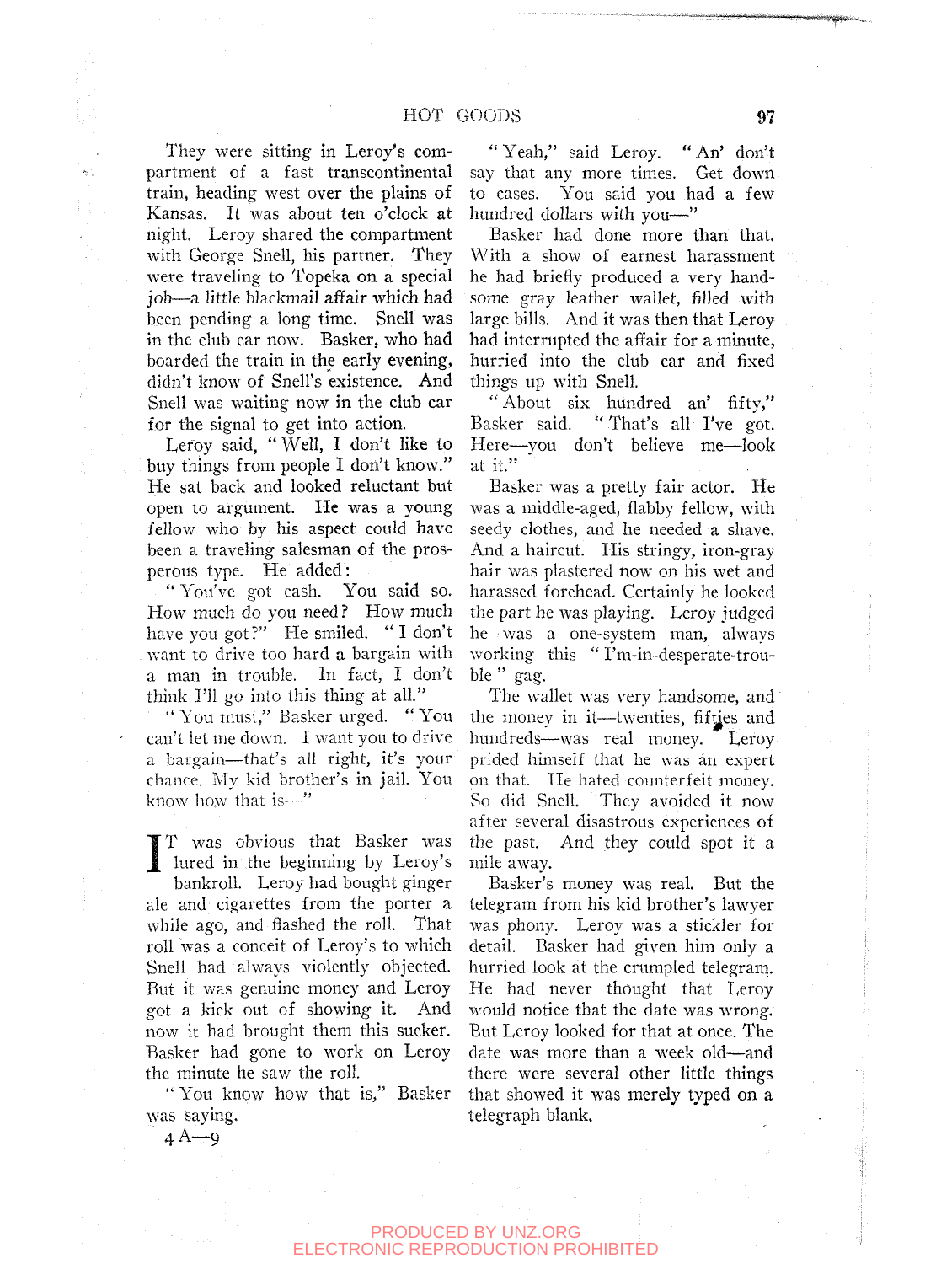Leroy said, "Let's take a look at that ring again. I don't think I want to buy any jewelry."

The train was speeding at a good clip, with the wind rushing past the screened but opened windows of the compartment, and with a rhythmic clatter of the rails.

" You got to help me out," Basker said. He shuddered as the train whistled. He added, "That whistle—is that for Careyyille?"

"No," said Leroy. "Don't think so. Ten or fifteen minutes yet before we stop."

" You just got to help me," Basker insisted. " I'm going to wire the money at Careyville—we stop there ten minutes. Listen—don't argue—name your price. I'll make any sacrifice within reason."

It struck Leroy that Basker was rather overdoing his show of excited haste. He acted on the verge of panic to sell this ring and wire the money from Careyville. In an hour they would reach Topeka, which would do just as well for the mythical kid brother. That was the trouble with unskillful crooks—they were apt to overdo the rush act.

" How much money you need ?" Leroy demanded. " You got six-fifty how much you want to wire?"

" A grand," Basker said. " Er that is, I mean, a thousand dollars."

What a bungler! Leroy grinned to himself. An honest man in desperate trouble saying he needed a grand!

**B** ASKER tried to cover up the slip;<br>the added hastily, "Listen—look<br>at the ring. Lishouldn't have he added hastily, " Listen—look at the ring. I shouldn't have bought it for her—you know how that is. I paid sixteen hundred for it. That stone is three and three-quarter carats!"

Leroy held the ring up to the dim compartment light. It was a very large, very handsome looking solitaire, platinum mounted. But though Leroy never failed to spot counterfeit money, he was not so sure when it came to jewelry.

 $\xi^i_\lambda$ 

" Sixteen hundred," Basker insisted. " That's what I give for it. I need to wire a thousand—I got six-fifty. Say you give me five hundred. That leaves me a little over. I don't want to be broke. You know how that—"

"Maybe," said Leroy, "but I don't know much about jewelry."

He handed the ring back. He pushed the button for the porter. It set Basker into a panic. He shoved the ring into his vest pocket. He leaped to his feet, gripping the wash stand to steady himself as the train lurched. And he gasped: '

" What you—what you doing? You not—not going to help me ?"

" Ordering ginger ale," Leroy said, smiling. " Sit down—you're all excited. I didn't say I wouldn't help you."

" Oh!" It calmed Basker. He sat down and mopped his forehead. " You will buy it?" he said eagerly. "Make it four-fifty. What a chance for you! I swear I paid sixteen hundred. Maybe I've got the jeweler's bill of sale with me." He began rummaging his pockets. " No, guess I haven't. I must have thrown it away. You know how—"

There was a rap on the door. Leroy called:

" Come in, George."

The porter stood in the crooked little companionway.

" Two ginger ales, George."

" Yassir. Comin' up in a rush, sir." His white teeth shone in a field of black. He seemed very pleased with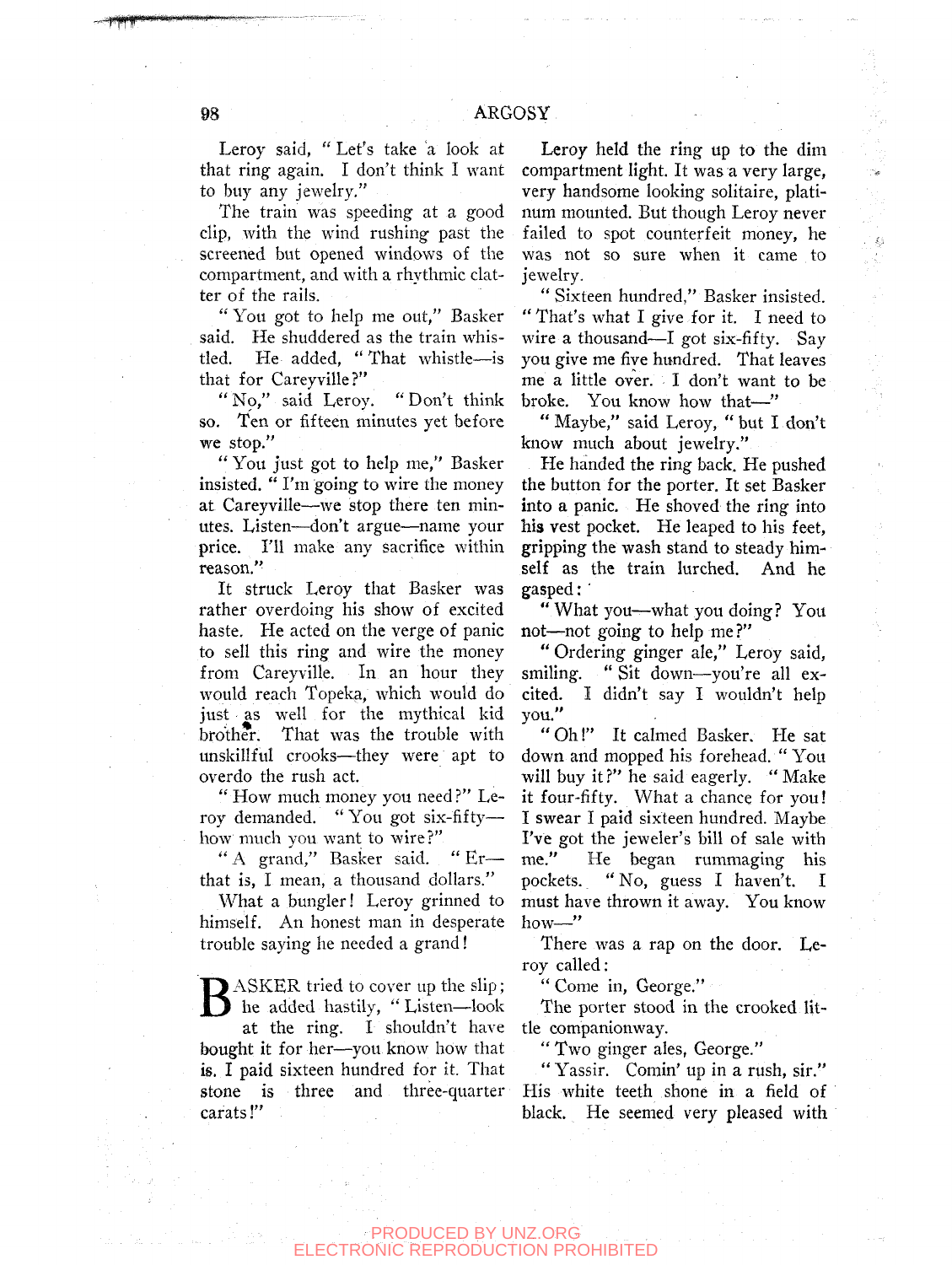Leroy, in anticipation of the fat tip which would come from this compartment at Topeka. He closed the door.

Leroy sat back again. Leroy himself was in a rush now, but he took care not to show it. Ordering this ginger ale was the signal to Snell. The porter would go to the club car buffet to fill the order. Snell would see him; ask him if the ginger ale was for Compartment B in Lake Torrington car. And then Snell would get into action.

Leroy said, with a show of sudden decision:

"All right, Basker. I'll go you. It's taking a chance—honest, I don't know phony jewelry when I see it. But I think you're on the level."

" I am. Of course I am. I paid s'elp me—sixteen hundred. Listen, let me—"

Leroy raised a hand. " You don't need to talk any more. I'm slow deciding—an' then I'm decided. Here's your money."

He produced his bankroll. But immediately put it back into his pocket. Some one knocked on the door again. It was the porter with the ginger ale. He fitted the bracket table between the windows, put the ginger ale and glasses on it and took his money and tip with a grin, and thanks.

" O. K., George," said Leroy. " Oh, an', George—how long before we get to Careyville?"

" 'Bout ten minutes," said the porter. " Was pretty late, but we sure is makin' it up." He departed.

**N** OW," said Leroy briskly, as the door closed, " let's finish this up. Here's your money. Four-fifty, you said."

Basker put the ring on the table. Leroy counted out four hundred and manded. "Who'm I? Well, I ain't fifty dollars in fifties and twenties. He

kept his hand on the pile, breathlessly waiting. And then came another knock on the door.

" That fool porter," Leroy muttered. He called impulsively, " Come on in, George."

The door opened. The bulky, thickshouldered figure of Snell loomed in the narrow doorway. His cap was pulled low over his eyes. He slipped into the. little compartment and closed the door after him. And snapped its lock with an ominous click.

Leroy gasped. Basker seemed to wilt. Leroy grabbed the ring and Basker grabbed the money. But Snell pounced, not on Leroy, but on Basker, twisting his wrist so that the money fell back onto the table.

"That's better," Snell muttered, menacingly. " You leave it there, brother—want to have a look at that -—an' a little talk with the two of you."

" A hold-up!" Leroy gasped. He reached slowly for the bell-button, but Snell said vigorously:

" You better not do that. I guess you birds don't want any publicity."

Basker had collapsed on the bench. His face was gray; his teeth chattering.

Leroy said, " Who—who the devil are you? A hold-up? You can't pull that—can't get away with it."

Snell stood towering over them. He showed no weapon, but his bulk, his lowered cap, his leering, confident grin were menacing enough. Snell could look and act like a pretty tough customer when he wanted to—and he was doing just that now.

Basker was completely breathless from fright. Leroy made a show of getting on his feet, but Snell knocked him roughly back.

" You sit where you are," Snell coma dick or a cop—nothin' like that. I

## PRODUCED BY UNZ.ORG ECTRONIC REPRODUCTION PROHIBITED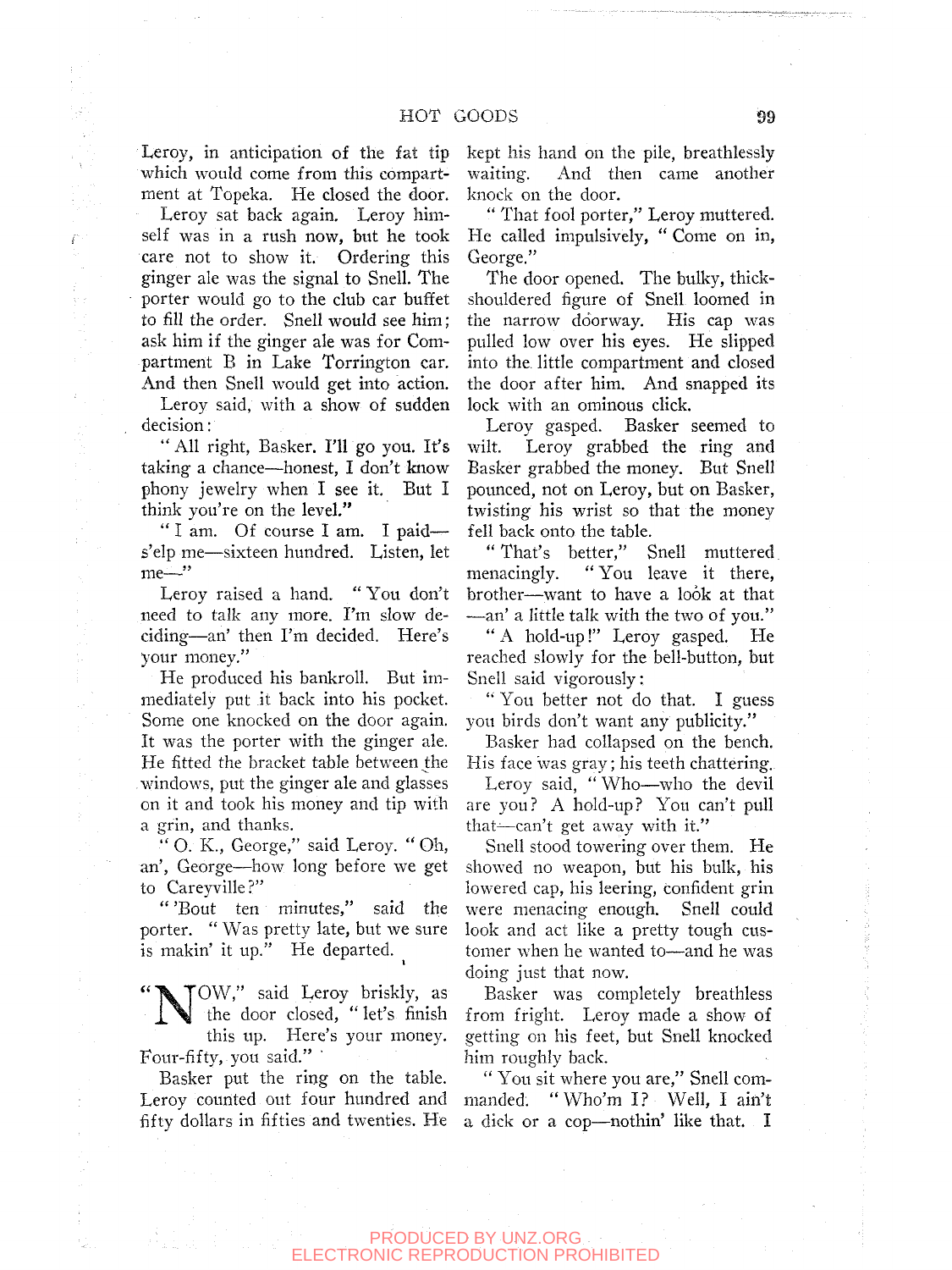ain't an officer of the law at all—nor a hold-up man. In my own Chicago racket, if I told you my name you'd know it, all right."

Basker just sat staring, pop-eyed. What Leroy gasped neither of the others seemed to hear, so Leroy shut up and gave Snell the floor.

"What I'm doin' here-" Snell was addressing Leroy now-—" I'm trailin' you. I'm hired right now by a millionaire, Jamison. Know of him? The Jamison case?"

Basker looked suddenly confused. But he knew of the Jamison case, of course. It was nationally famous. A millionaire's child kidnaped. A large ransom paid; and when the child wasn't returned, the numbers of the ransom bills were made public. And then the father hired several notorious underworld characters to make further contacts with the kidnapers.

Snell picked up some of the money off the table—the money which Leroy had just paid Basker. He examined the bills triumphantly and dropped them back to the table again.

" Hot money!" he exclaimed. " I knew it! Jamison's ransom nioney! So you birds are the Jamison kidnapers, are you? Won't this be nice for me!"

SNELL was flourishing an ugly<br>automatic now. But it was totally<br>unnecessary I eroy was shrinking automatic now. But it was totally

unnecessary. Leroy was shrinking back, trembling, and watching Basker. The confusion on Basker's face turned to horror. And when the kidnaping story sank in, he utterly collapsed. Swindling is a very mild crime compared to kidnaping.

Then Basker found his voice. He mumbled, "No! No! That's a lie! I'm no kidnaper. Maybe he is—that's his money. It's not mine. If it's hot 'money I don't know about that."

" Shut up!" said Leroy. The train whistled. The brakes went on a little; they were slackening pace for Careyville. Leroy met Snell's leering, exultant gaze. Leroy said:

" See here—we've got money. I stole those bills—I'm not a kidnaper—"

" Well, you can tell that to the police an' Jamison," Snell retorted.

Basker wasn't so dumb. He came suddenly to life. He produced the gray wallet, waved it.

" Listen, this ain't hot money. It's mine—good money—six-fifty. You you take it. Let me get off at Careyville."

Snell snatched at the wallet and stuffed it into his pocket. " You'll beat it off the train?"

"Yes! Yes! You let me go," Basker pleaded. " I'm no kidnaper— I don't want to be mixed up in the Jamison case. All I want is to get off this train—"

高速

The train was really slackening now. Inwardly Leroy was gloating. They had Basker petrified. The last thing in the world Basker would do was make any commotion. He'd duck off the train at Careyville and run for his life. The train would go on, bearing Leroy and Snell to Topeka as per schedule. And they would have Basker's diamond ring—phony or not as the case might be—and his assuredly good six hundred and fifty bucks.

The train whistled again. Snell snatched up Leroy's money from the table. He swung his weapon on Leroy.

" You," said Snell, " I'll take you on to Topeka an' turn you over."

" And m-me?" Basker chattered. " I can go now? You'll let me go? You know I ain't a kidnaper—"

"Neither am I," growled Leroy. " He's an ass."

## PRODUCED BY UNZ.ORG TRONIC REPRODUCTION PROHIBITED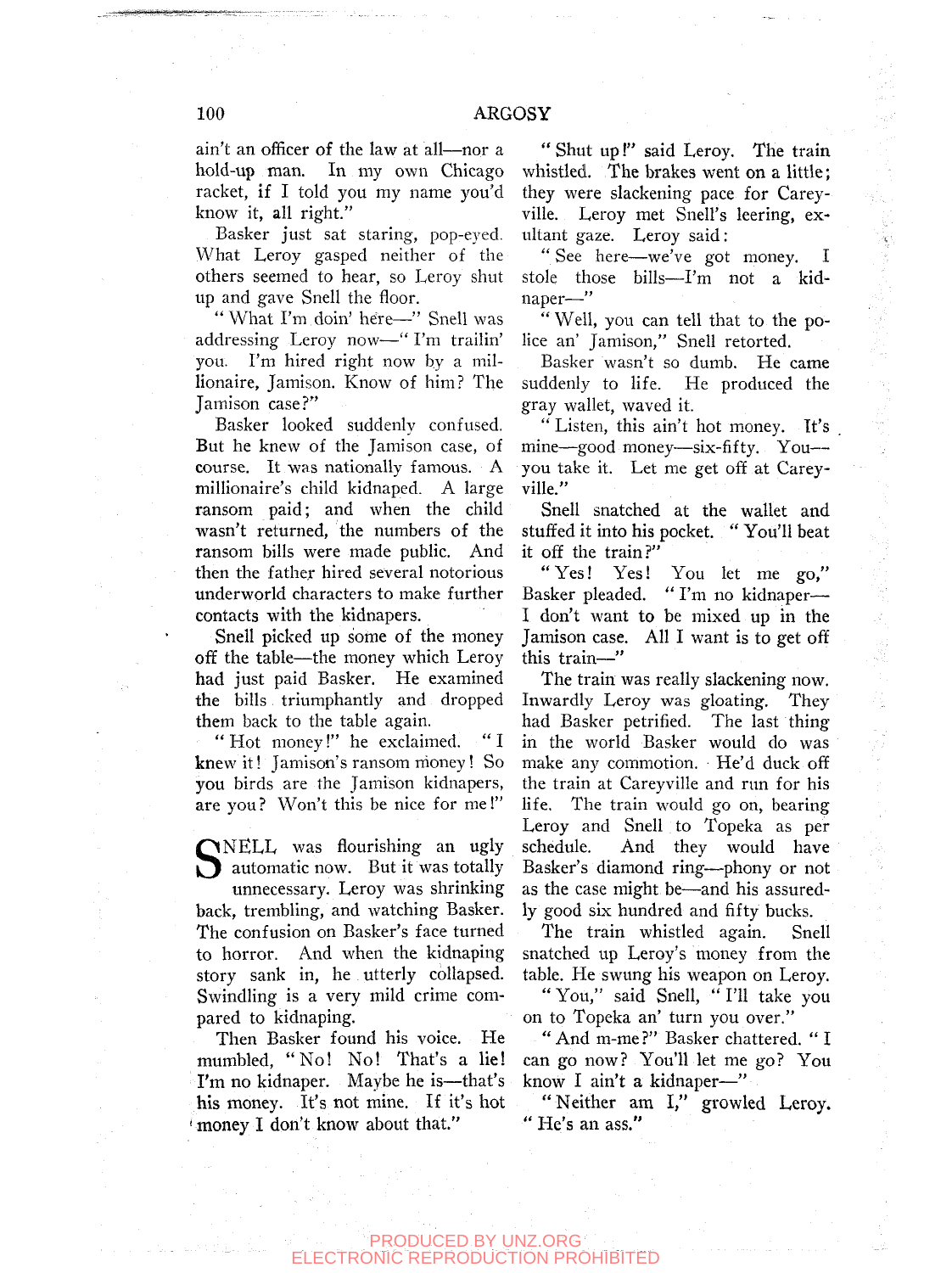"Oh, yeah?" Snell barely turned. " You can go," he said to Basker. ." Not now! Wait till the train stops. Just slip out quietly—"

"Yes. Yes—I'll do that. That's all I want to do."

He stood trembling by the compartment door. Snell kept Leroy covered with his automatic.

The train came to a grinding stop. A conductor was calling, " Careyville! Careyville!" The glow of distant electric signs showed through the compartment's windows.

And in the sudden silence of the motionless train came the sound of a commotion. The tramp of heavy feet in the car corridor; a mêlée of passengers' voices; a woman's sharp frightened cry; and a man's voice:

"That's all right, ma'am. We wired ahead for the police. There's a thief aboard."

**TELESCOPE** THE corridor outside the compartment suddenly seemed jammed with men. A voice—a heavy official, commanding voice—called:

'" Watch those vestibules—don't let anybody out—"

The three occupants of the compartment were all on their feet, transfixed. Leroy saw a new horror on Basker's gray face. Basker stood at the door with a hand on the lock. He clicked the lock open: then he clicked it closed again. Then he swung around, in a panic, mumbling;

"Why—why, what's this? They've got me."

Another voice outside—very close outside their door: " Conductor says he went in here. We'll get him redhanded."

And somebody else called: " Three of 'em in here the porter says. Watch it, sergeant, they might be armed."

The doorknob began rattling. Then some one was pounding heavily on the door.

The three inside looked at each other. Leroy saw that like a fool Snell was in a panic. Snell could look bulky and impressive. He could overawe a cowering victim. But Snell had an unconquerable fear of police. He was shaking now.

The pounding grew louder. A shoulder was heaving at the little door. But the metal door of a Pullman is not easy to break. A growling voice was saying:

" Open up here—you three—we've got you—"

Leroy had jumped for Basker, shaking him. " You damned idiot—d'you steal that ring?"

" Y-yes. Let me go—you— Yes, I stole it—"

" Here on the train?"

" Y-yes. From an old woman, jus' a little while ago, before we stopped the last time. An' from a man—two cars ahead—the wallet—I thought—"

The door still held, but it was shivering under the blows. Leroy turned to the window. Everything had happened within a minute. This accursed fool Basker had committed two robberies here on the train—no wonder he wanted to decamp at Careyville. The conductor had kept it quiet—watched and saw that there were two other men here with Basker. From that tank-station stop half an hour ago, word had been sent ahead to the Careyville police.

Leroy, at the window, found the shaking Snell and the even more frightened Basker crowding him. Basker was mumbling:

"You—you're crooks, too? You're scared, too? You—you fooled me. I thought—"

## PRODUCED BY UNZ.ORG ELECTRONIC REPRODUCTION PROHIBITED

**TTT**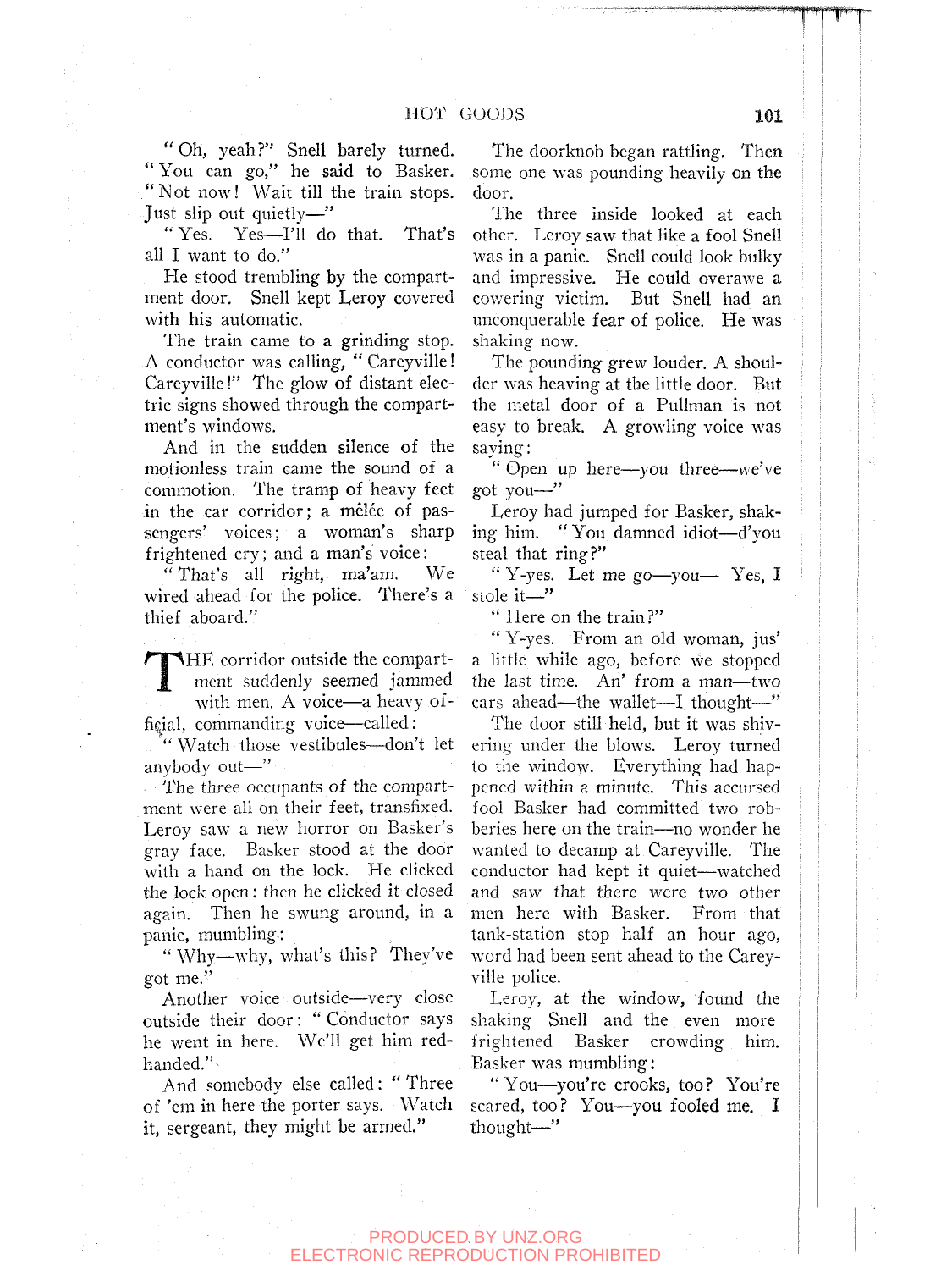"Shut up," snarled Leroy; but it was drowned by the outside voice;

" Open up here!" and renewed violence to the door.

It was dark outside the windows. Lighted city streets were a block or so away. Most of the long train was under a station shed; but this car with two or three others stuck out into the darkness beyond the platform. Dark, just at the moment, on this side. Nobody out here. A chance now.

t EROY, in the midst of his whirling **thoughts, was ripping the window** screens with his penknife. Feet first, he slid and dropped nimbly to the gravel roadbed. Basker and Snell stuck in the narrow openings, but he pulled them through. Snell turned his ankle; he ran limping and cursing with Leroy and Basker ahead of him.

Leroy led them. They ducked in the darkness close against the Pullmans. They came to the observation platform at the end of the club car. Nobody on it. They rounded it. The other side was brighter. Men were coming this way along the tracks.

" Back!" Leroy whispered. He turned. Then all three ran, with Leroy leading them across the tracks, and they ducked behind a string of standing freight cars just as the men came around the end of the train.

A declivity was here. They ran down it, jumped a dark ditch. Basker stumbled and Snell fell; but Leroy hauled him up.

" This wav," Leroy whispered. " Run like hell."

There was so much commotion up at the train that Leroy couldn't tell if they had been discovered or not. The dark freight cars hid them here. Shacks were nearby, all of them dark. There were fences here. Leroy darted into a little alieylike space; and came to a dark street of shacks. Ahead, at a corner with the lighted station a little beyond it, he saw an automobile standing parked. Just what they needed. Every one around the station seemed crowding toward the train. There were several parked cars. Leroy ran for a big sedan. Its windows weren't closed. Luck at last! The ignition key was in place.

Basker tumbled in beside him as the motor purred; and Snell crowded in with them.

A clean getaway. There seemed to be no pursuit. Leroy skillfully turned the car, headed it into the city. A big street of electric signs, movie theaters, restaurant and shops, and a trolley car was ahead of them. That wouldn't do. There was a traffic light turning red. If pursuit started, to get caught in a street like that would be fatal. Leroy swung nimbly into a smaller cross-street and hit up a faster pace.

Basker, sweating and panting, was crowding him. Leroy said, "Shove over—give me room."

Snell, too, moved over a little. Snell was recovering.

" Some class," he gloated. " This damned fool crook here gettin' us into a jam like that. You got the ring, Pete?"

" Sure have," chuckled Leroy. " An' you got the wallet—six-fifty. Not a bad haul."

Leroy swung around another corner. Neither of them bothered with Basker, who sat cowering between them. Leroy saw now how nicely everything was coming out. Head now for Topeka—it couldn't be more than forty or fifty miles. They'd dump Basker off somewhere as soon as they came to a lonely part of the road.

Snell was saying, " Get us out of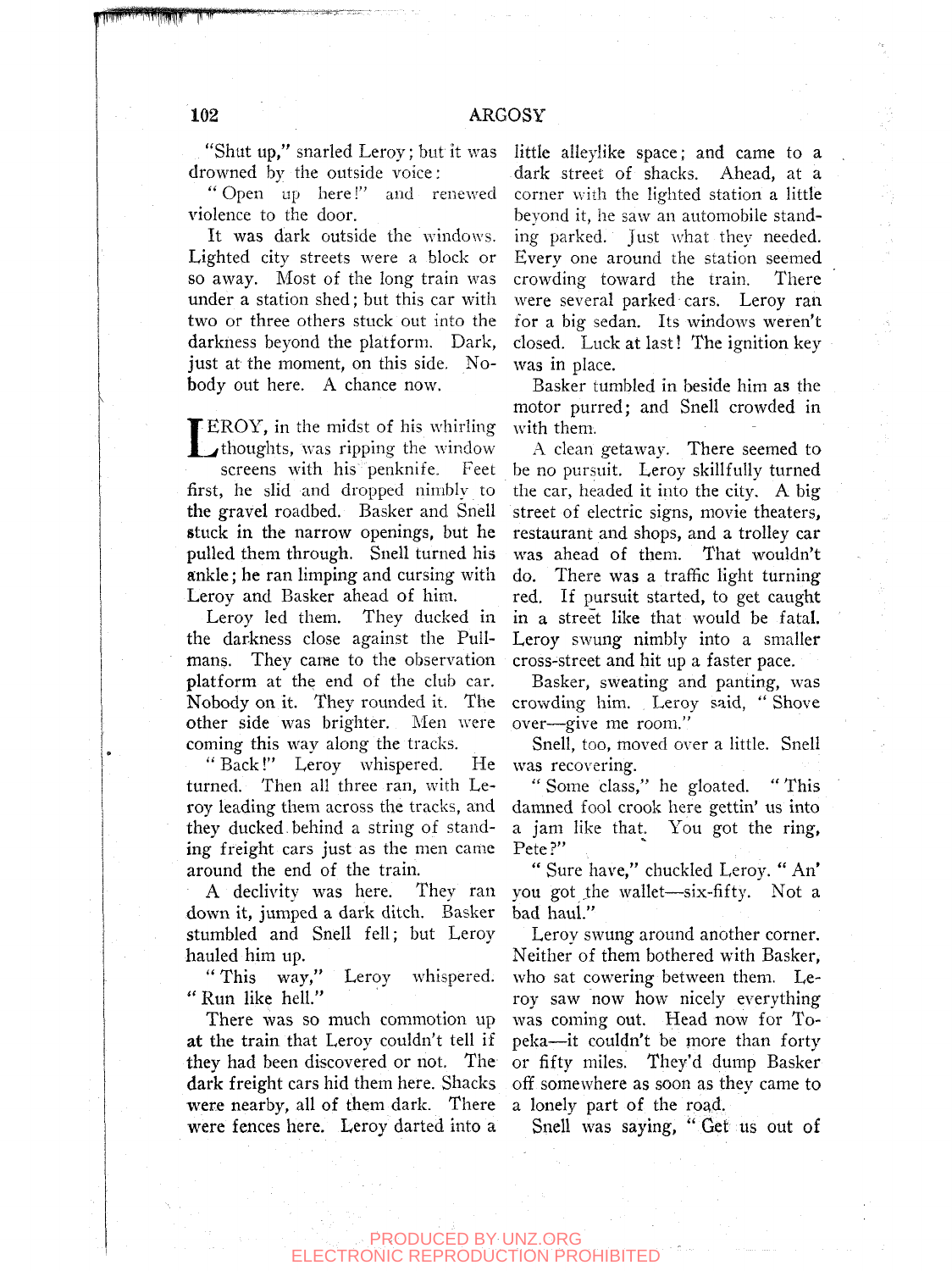this fool city, Pete." And to Basker he growled, "You sit quiet--we're takin' you for a nice little ride."

It wasn't so easy to get out of the city. Another crowded street loomed ahead. Leroy became aware that there was a queer buzzing here in the darkness of the front seat. Something wrong with the motor?

Leroy's breath suddenly stopped. Right at his knees an eerie, microscopic voice began droning:

" Car X22, proceed to Northwest section, corner Twenty-eighth and Prairie Avenue. A robbery reported, number 2802 Prairie—"

A RADIO! This was a police car<br>they had stolen! Leroy very RADIO! This was a police car nearly ran into a parked truck. He heard Basker's cry of fright, and a curse from Snell. And then from the dark back seat of the tonneau behind them came another voice; not electrical—a voice real, and alive:

" Sit quiet, you three. Don't make a move—I've got you covered."

Leroy barely missed a passing vehicle. He jerked at the wheel; he turned his head; the glow of a passing street light revealed a bulky, uniformed figure, seated alertly upright in the back. A policeman! He might have been dozing on the seat when they took the car. He was bareheaded and coatless. The passing light showed his coat rolled up for a pillow in the seat corner. But he was very alert now. He sat with a leveled gun in each hand. The light showed the grin on his face. He had heard the words of the three men on the front seat. He knew they were the crooks from the train.

The street light faded. The tonneau went dark; there was only a gleam on the ugly barrels of the two leveled guns. Leroy saw that the huddling Snell had his automatic on his lap. It clattered to the car floor as Snell's knees shook. Thank the Lord for that. Leroy couldn't imagine a gunfight starting in this closed car.

He drove mechanically. He couldn't think of anything else to do. Basker and Snell sat tense and silent. The accursed radio droned and buzzed.

The man on the back seat said abruptly:

" We make a left turn here. Not so fast, you idiot."

Leroy mechanically turned them. The street was fairly full of traffic. Leroy's brain was whirling with a million futile thoughts, but his hands and his feet did the right things like an automaton.

" 'Nother left turn—" said the commanding voice.

Leroy made it.

" Easy now—not so fast."

Leroy's foot came off the accelerator and went to the brake.

The voice said, cheerfully, " Over there on the right. Middle of the block. The two round lights by the steps. We stop there."

They pulled up at the Careyville Police Station.

THE END.

**^.** 

PRODUCED BY UNZ.ORG ONIC REPRODUCTION PROHIBITED